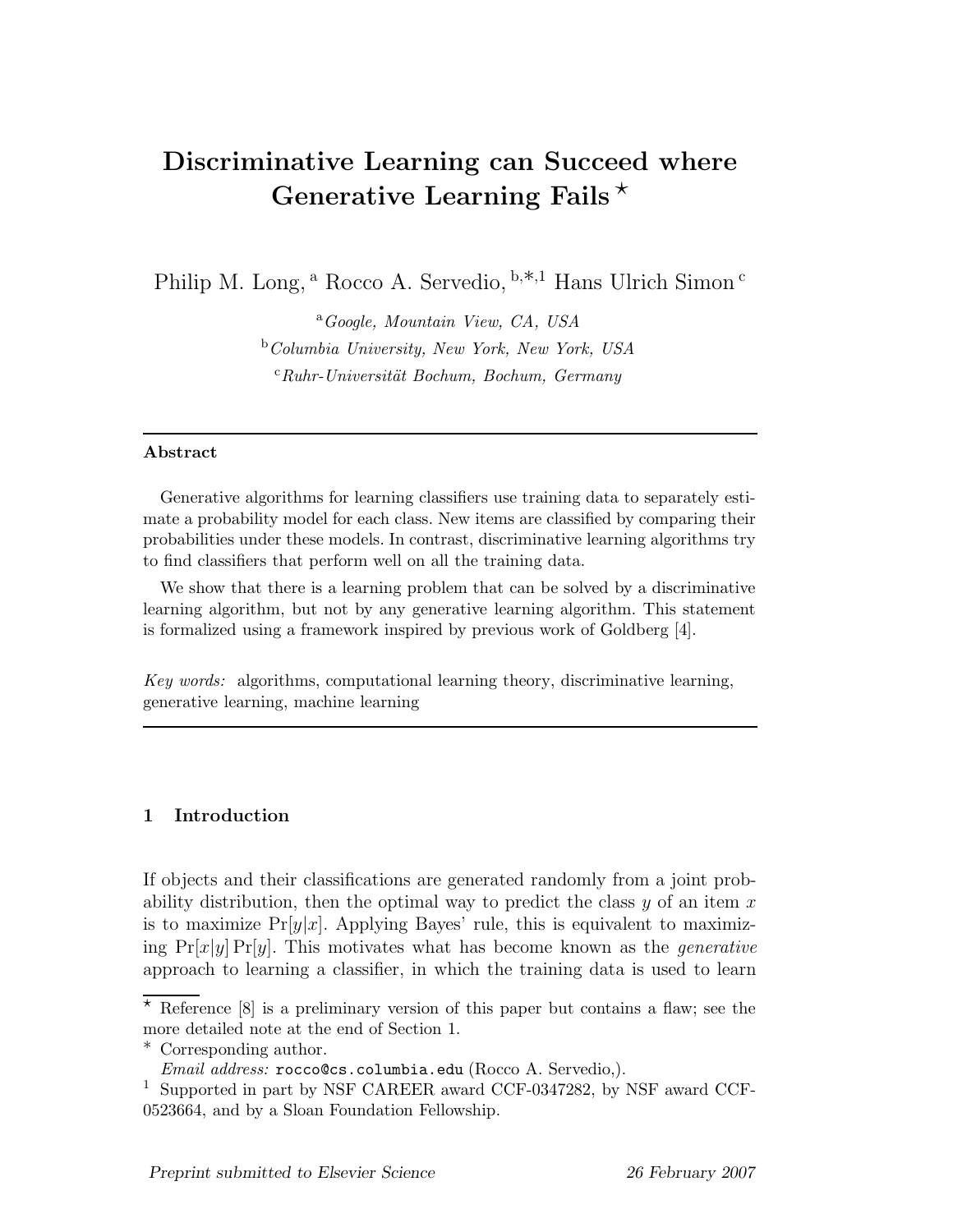$Pr[\cdot|y]$  and  $Pr[y]$  for the different classes y, and the results are used to approximate the behavior of the optimal predictor for the source (see [2,6]).

In the *discriminative* approach, the learning algorithm simply tries to find a classifier that performs well on the training data [12,6,10,7]. Discriminative algorithms can (and usually do) process examples from several classes together at once, e.g. maximum margin algorithms use both positive and negative examples together to find a large margin hypothesis separating the two classes.

The main result of this paper is a separation between generative and discriminative learning. We describe a learning problem and prove that it has the following property: a discriminative algorithm can solve the problem, but no generative learning algorithm can.

Our analysis demonstrates the possible cost of largely processing the examples from different classes separately, as generative methods do. Goldberg [4,5] was the first to study the effect of this limitation. He studied a modification of the PAC model in which

- the examples belonging to each class are analyzed separately,
- each analysis results in a scoring function for that class, and
- future class predictions are made by comparing the scores assigned by the different scoring functions.

He designed algorithms that provably solve a number of concrete learning problems despite the constraint of processing examples from different classes separately, and identified conditions that allow a discriminative PAC learner to be modified to work in the generative setting. The main open question posed in [4] is whether there is a learning problem that can be solved by a discriminative algorithm but cannot be solved by a generative algorithm. We establish our main result in a framework closely related to the one proposed in [4]. The main difference between our formulation and Goldberg's is that we define a learning problem to be a collection of possible joint probability distributions over items and their classifications, whereas Goldberg defined a learning problem to be a concept class as in the PAC model.

Related work. Aside from Goldberg's paper, the most closely related work known to us is due to Ng and Jordan [9]. They showed that Naive Bayes, a generative algorithm, can converge to the large-sample limit of its accuracy much more quickly than a corresponding discriminative method. For generative algorithms that work by performing maximum likelihood over restricted classes of models, they also showed, given minimal assumptions, that the large-sample limit of their accuracy is no better than a corresponding discriminative method. Note that these results compare a particular generative algorithm with a particular discriminative algorithm. In contrast, the analysis in this paper exposes a fundamental limitation faced by any generative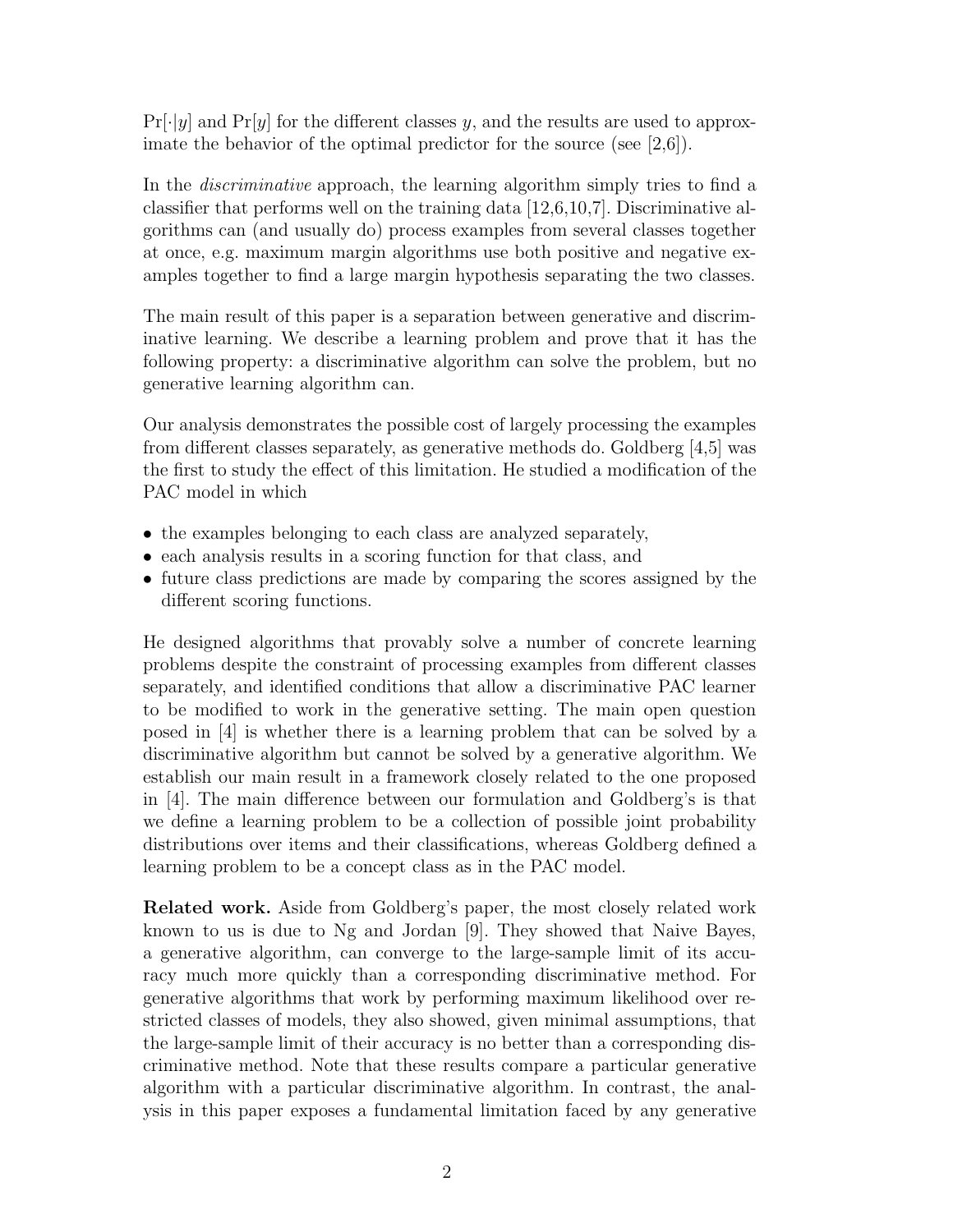learning algorithm, due to the fact that it processes the two classes separately.

Note. A preliminary version of this work [8] claimed a computational separation between discriminative and generative learning based on a cryptographic construction, but the proof was flawed. The current note deals only with the information-theoretic abilities and limitations of discriminative and generative algorithms, i.e. we are only concerned with sample complexity and not with the running time of learning algorithms.

Section 2 contains preliminaries including a detailed description and motivation of the learning model. In Section 3 we give our construction of a learning problem that separates the two models. Section 4 gives the proof.

# 2 Definitions and main result

Given a domain X, we say that a *source* is a probability distribution  $P$  over  $X \times \{-1, 1\}$ , and a *learning problem*  $\mathcal P$  is a set of sources.

#### 2.1 Discriminative learning

The discriminative learning framework that we analyze is the Probably Approximately Bayes (PAB) [1] variant of the PAC [11] learning model. In the PAB model, in a learning problem  $\mathcal P$  a learning algorithm A is given a set of m labeled examples drawn from an unknown source  $P \in \mathcal{P}$ . The goal is to, with probability  $1 - \delta$ , output a hypothesis function  $h: X \to \{-1, 1\}$  which satisfies  $Pr_{(x,y)\sim P}[h(x) \neq y] \leq$  Bayes $(P) + \epsilon$ , where Bayes $(P)$  is the least error rate that can be achieved on  $P$ , i.e. the minimum, over all functions  $h$ , of  $Pr_{(x,y)\sim P}[h(x) \neq y].$ 

We say that P is PAB-learnable if for any  $\epsilon, \delta > 0$  there is a number  $m =$  $m(\epsilon, \delta)$  of examples such that A achieves the above goal for any source  $P \in \mathcal{P}$ .

#### 2.2 Generative learning

Goldberg [4] defined a restricted "generative" variant of PAC learning. Our analysis will concern a natural extension of his ideas to the PAB model.

Roughly speaking, in the generative model studied in this paper, the algorithm first uses only positive examples to construct a "positive scoring function"  $h_+ : X \to \mathbf{R}$  that assigns a "positiveness" score to each example in the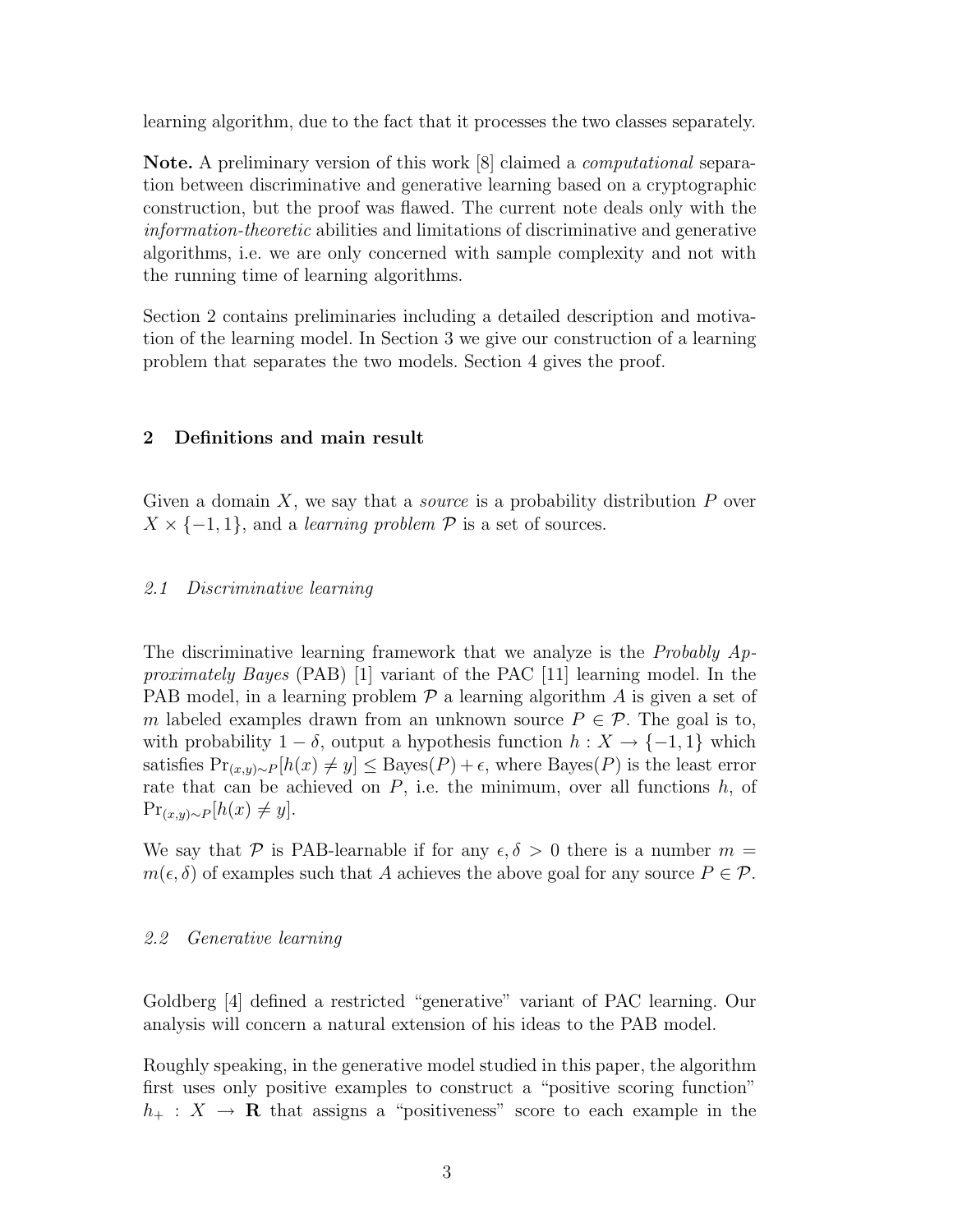input domain. It then uses only negative examples to construct (using the same algorithm) a "negative scoring function"  $h_$  :  $X \to \mathbf{R}$  that assigns a "negativeness" score to each example. The classifier output by the algorithm is the following: given example x, output 1 or  $-1$  according to whether or not  $h_{+}(x) > h_{-}(x)$ .

We now give a precise description of our learning framework. In our model

- A sample  $S = (x_1, y_1),..., (x_m, y_m)$  is drawn from the unknown source P;
- An algorithm  $A$  is given a filtered version of  $S$  in which
- · examples  $(x_t, y_t)$  for which  $y_t = 1$  are replaced with  $x_t$ , and • examples  $(x_t, y_t)$  for which  $y_t = -1$  are replaced with  $\diamond$ and A outputs  $h_+ : X \to \mathbf{R}$ .
- Next, the same algorithm  $A$  is given a filtered version of  $S$  in which · examples  $(x_t, y_t)$  for which  $y_t = 1$  are replaced with  $\diamond$ , and · examples  $(x_t, y_t)$  for which  $y_t = -1$  are replaced with  $x_t$ and A outputs  $h_-\colon X\to\mathbf{R}$ .
- Finally, let  $h: X \to \{-1, 1\}$  be defined as  $h(x) = \text{sgn}(h_+(x) h_-(x))$ . If  $h_{+}(x) = h_{-}(x)$  then we view  $h(x)$  as outputting  $\perp$  (undefined).

Algorithm A is said to be a *generative PAB learning algorithm* for  $P$  if for all  $P \in \mathcal{P}$ , for all  $0 < \epsilon < \frac{1}{2}$  $\frac{1}{2}$ ,  $0 < \delta < 1$ , there is a sample size  $m = m(\epsilon, \delta)$  such that, given  $m$  examples, the hypothesis  $h$  obtained as above, with probability at least 1 − δ, satisfies  $Pr_{(x,y)\sim P}[h(x) \neq y]$  ≤ Bayes(P) +  $\epsilon$ .

It is easy to see that any learning problem that can be PAB learned in the generative framework we have described can also be learned in the standard PAB framework.

2.3 Main result

With these definitions in place we can state our main result:

**Theorem 2.1** There is a learning problem  $P$  that is learnable in the PAB model, but not in the generative PAB model.

## 3 The construction

The domain is  $X = \{0,1\}^* \times \{1,2,3\}$ . With every  $n \geq 1$  and every  $\mathbf{r}, \mathbf{s} \in \mathbb{R}$  $\{0,1\}^n$ , we associate a source  $P_{\mathbf{r},\mathbf{s}}$  with support contained in  $\{0,1\}^n \times \{1,2,3\}$ and given as follows: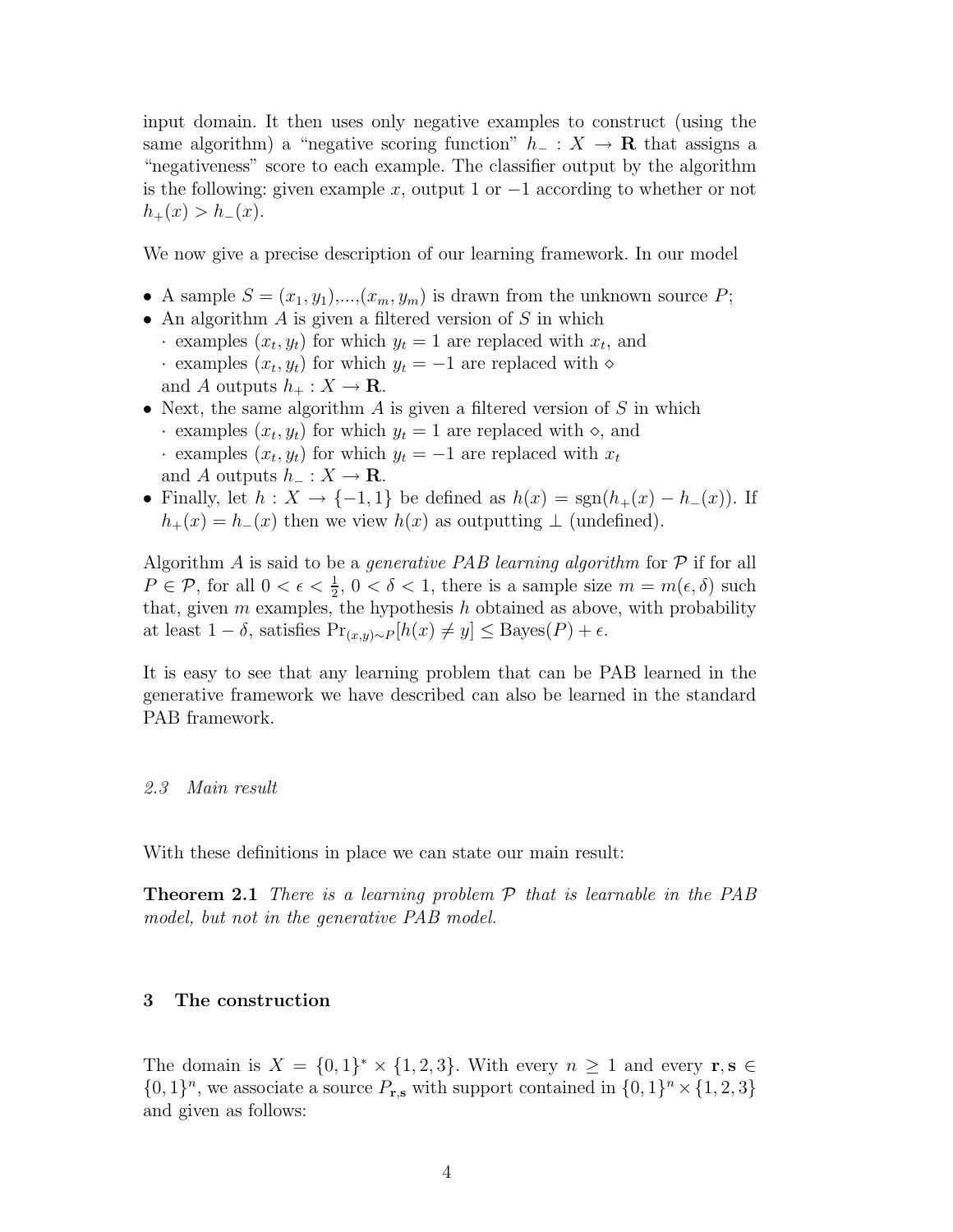- It assigns probability  $1/3$  to the pair  $((\mathbf{r},1),1)$  (that is, item  $(\mathbf{r},1)$ ) and class 1).
- It assigns probability  $1/3$  to the pair  $((s, 2), -1)$  (item  $(s, 2)$  and class  $-1$ ).
- It assigns probability  $\frac{1}{3}$  $\frac{1}{3n}$  to each  $((e_i, 3), (-1)^{r_i \oplus s_i})$ , where  $e_i \in \{0, 1\}^n$  is the vector that has a 1 in the ith coordinate and zeroes everywhere else. Here  $r_i \oplus s_i$  denotes the exclusive-or of the *i*-th components of **r** and **s**.

The problem  $P$  witnessing the separation of Theorem 2.1 consists of all such  $P_{r,s}$ . Note that for any source  $P_{r,s}$  the error rate of the Bayes optimal predictor is 0.

# 4 Proof of Theorem 2.1

Because r and s "give everything away," a discriminative algorithm can succeed easily.

**Lemma 4.1** Problem  $P$  can be solved using at most  $2 \log \frac{2}{\delta}$  examples.

*Proof.* If  $(\mathbf{r}, 1)$  and  $(\mathbf{s}, 2)$  are both in the training data, a discriminative algorithm can determine the classifications of all remaining elements of the domain, as the correct classification of  $(e_i, 3)$  is  $(-1)^{r_i \oplus s_i}$ . Consider an algorithm that does this, and behaves arbitrarily if it has not seen both  $(r, 1)$  and  $(s, 2)$ . The probability that at least one of  $(r, 1)$ ,  $(s, 2)$  is not present in a sample of m examples is at most  $2 \times (2/3)^m$ . Solving for m completes the proof.

Now we show that generative algorithms must fail. Our argument uses the probabilistic method as in [3]. We will show that any algorithm A must perform poorly on a randomly chosen source. This implies that there is a source on which A performs poorly.

**Lemma 4.2** Fix a generative learning algorithm A. For any  $n \geq 2$ , if

- **r** and **s** are chosen uniformly at random from  $\{0,1\}^n$ ,
- $m \leq n$  examples are chosen according to  $P_{\text{r.s.}}$
- the positive and negative examples are separately passed to A as in the definition of the generative PAB learning framework, and
- the invocations of A output  $h_+$  and  $h_-$ ,

then with probability at least  $1/40$  (over the random draw of r, s and the random draw of the m-element sample from  $P_{r,s}$ , the source  $P_{r,s}$  puts weight at least 1/40 on pairs  $(x, y)$  for which sgn $(h_{+}(x) - h_{-}(x)) \neq y$ .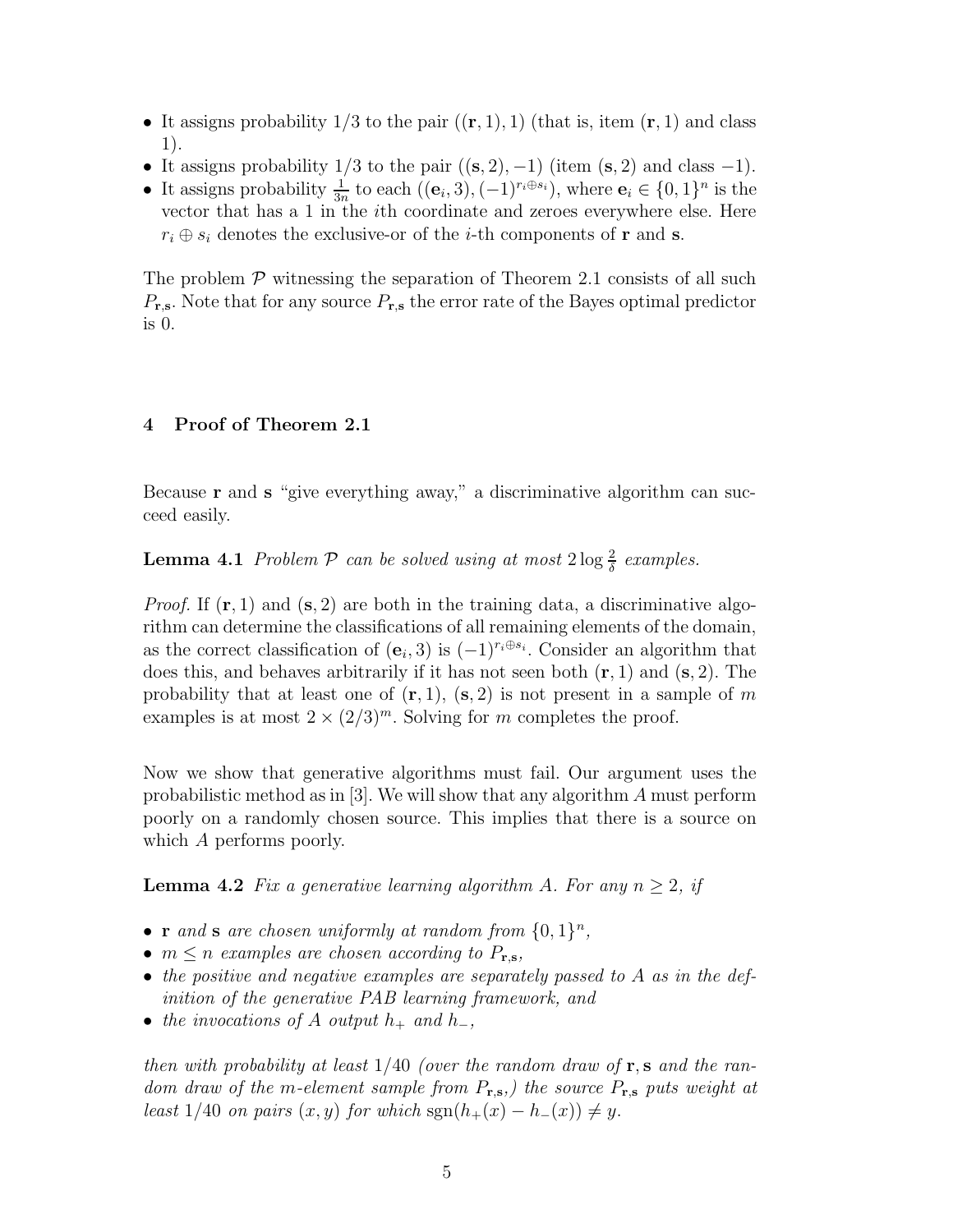*Proof.* Suppose that  $\mathbf{r}, \mathbf{s} \in \{0, 1\}^n$  are chosen randomly, and that

$$
(x_1, y_1), \ldots, (x_m, y_m), (x, y)
$$

are chosen independently at random according to  $P_{\rm r,s}$ .

The proof proceeds by first lower bounding the conditional probability that the hypotheses  $h_+, h_-$  output by A collaborate to predict the class y of x incorrectly, given that a particular event  $E$  occurs. The proof is completed by lower bounding the probability of E.

Event E is defined as follows: a draw of  $\mathbf{r}, \mathbf{s},(x_1, y_1), ..., (x_m, y_m), (x, y)$  satisfies event E if there is some i such that  $x = (e_i, 3)$  and none of  $x_1, \ldots, x_m$  is  $(e_i, 3)$ .

Suppose that event E occurs. Let i be the value in  $\{1, ..., n\}$  such that  $x =$  $(e_i, 3)$  and none of  $x_1, \ldots, x_m$  is  $(e_i, 3)$ . Consider any fixed setting of values for all components of  $\mathbf r$  except for  $r_i$ , and all components of  $\mathbf s$  except  $s_i$ . Similarly consider any fixed setting of values for  $(x_1, y_1), ..., (x_m, y_m)$  such that  $x_t \neq$  $(e_i, 3)$  for all  $t \in \{1, ..., m\}$ . (Note that if  $x_j$  is set to  $(r, 1)$  or  $(s, 2)$  then the *i*-th component is not yet fixed.) Let us denote this more specific event by  $E'$ .

Now consider the probability distribution obtained by conditioning on  $E'$ ; note that the only remaining randomness is the choice of  $r_i, s_i \in \{0, 1\}$ . According to this distribution, each of the four possible pairs of values for  $r_i$ ,  $s_i$ are equally likely, and, in each case, the corresponding class designation for x is  $(-1)^{r_i \oplus s_i}$ . However, after conditioning on E', the scoring function  $h_+$  is completely determined by the value of  $r_i$  (recall that when algorithm A constructs  $h_+$  it may well receive the example  $(r, 1)$  but it does not receive the example  $(s, 2)$ . This implies that the value  $h_+(x)$  is completely determined by the value of the bit  $r_i$ . Similarly, the value  $h_-(x)$  is completely determined by the value of the bit  $s_i$ . Consequently,  $sgn(h_+(x) - h_-(x))$  is a function of  $(r_i, s_i) \in \{0, 1\}^2$ ; further, since  $r_i$  and  $s_i$  only affect  $h_+(x)$  and  $h_-(x)$  respectively, sgn( $h_+(x)-h_-(x)$ ) is in fact a linear threshold function of the variables  $r_i$  and  $s_i$ . It is well known that a linear threshold function cannot compute a parity over two boolean variables. Therefore, given event  $E'$ , there must be at least one combination of values for  $r_i$  and  $s_i$  such that A predicts  $(-1)^{r_i \oplus s_i}$ incorrectly. Since all combinations of values for  $r_i$  and  $s_i$  are equally likely, the conditional probability that A predicts x incorrectly given  $E'$  is at least  $1/4$ . It follows that the conditional probability that  $A$  predicts  $x$  incorrectly given event E is at least  $1/4$ .

It is straightforward to lower bound (in fact, exactly compute) the probability of event E. Since all pairs  $(x_i, y_i)$  are drawn independently, the probability of event  $E$  is easily seen to be

$$
\frac{1}{3} \times \left(1-\frac{1}{3n}\right)^m
$$

.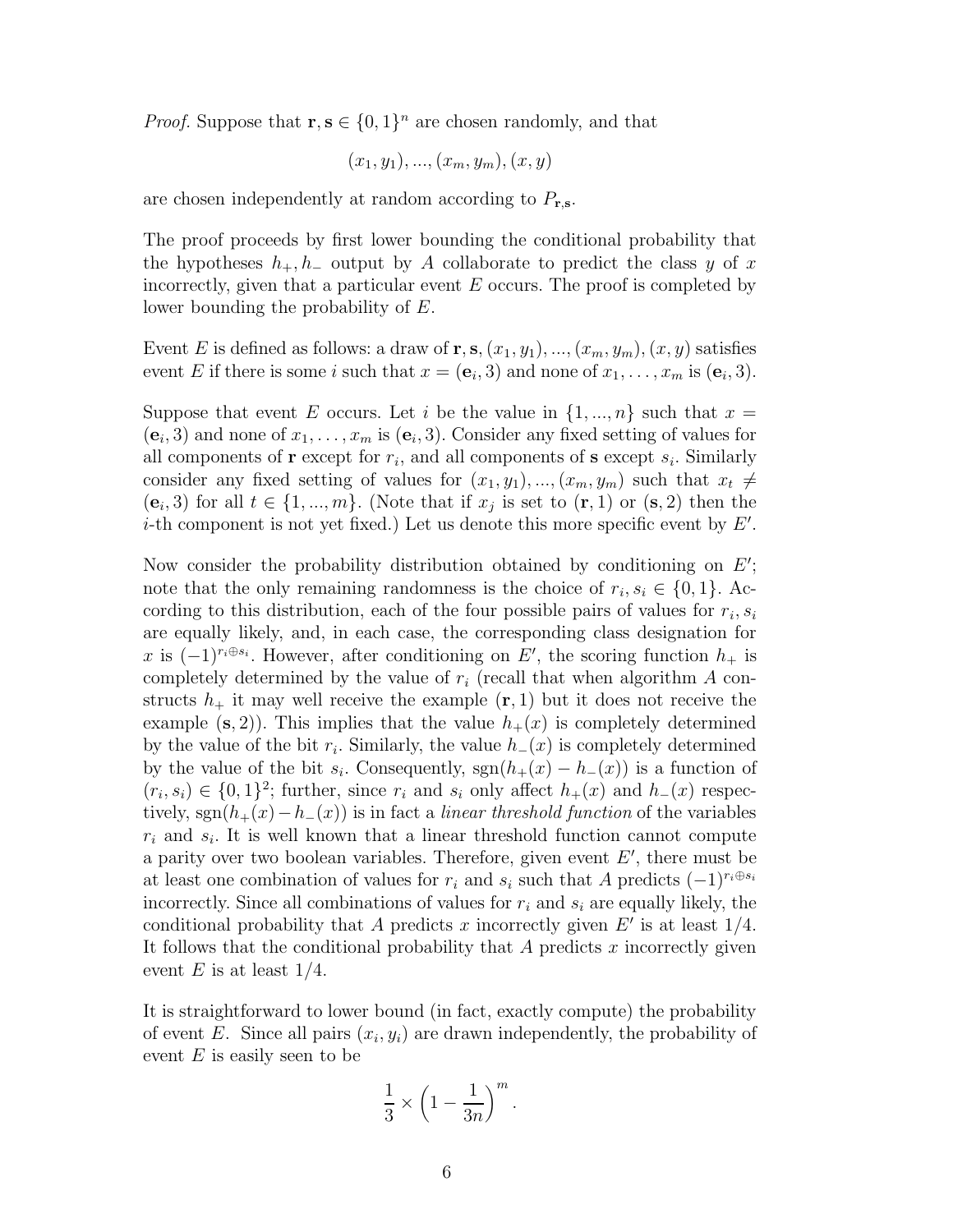If  $m \leq n$ , this probability is at least

$$
\frac{1}{3} \times \left(1 - \frac{1}{3n}\right)^n \ge \frac{1}{5}.
$$

Thus, the overall probability that  $sgn(h_{+}(x) - h_{-}(x)) \neq y$  is at least 1/20. This easily yields the lemma.

From this we can easily establish the following which proves Theorem 2.1:

**Lemma 4.3**  $P$  is not learnable in the generative PAB model.

*Proof.* Fix algorithm A. Suppose, in Lemma 4.2, we first choose  $\bf{r}$  and  $\bf{s}$  from  $\{0,1\}^n$ , and then choose the random examples from  $P_{\mathbf{r},\mathbf{s}}$ . Then the expectation, over r and s, of

$$
\Pr_{(x_1, y_1), \dots, (x_m, y_m)}[P_{\mathbf{r}, \mathbf{s}} \text{ puts weight at least } 1/40 \text{ on } (x, y) \text{ such that}
$$

$$
\text{sgn}(h_+(x) - h_-(x)) \neq y]
$$

is at least  $1/40$ . This means that there is a particular choice of r and s for which

$$
\Pr_{(x_1, y_1), \dots, (x_m, y_m)} [P_{\mathbf{r}, \mathbf{s}} \text{ puts weight at least } 1/40 \text{ on } (x, y) \text{ such that}
$$

$$
\text{sgn}(h_+(x) - h_-(x)) \neq y] > 1/40.
$$

Thus, at least n examples are needed to learn  $P_{r,s}$  whenever  $\epsilon$  and  $\delta$  are each at most 1/40. By fixing  $\epsilon$  and  $\delta$  at 1/40, and choosing *n* arbitrarily large, we can see that there is no fixed sample size, as a function of  $\epsilon$  and  $\delta$ , that suffices to PAB-learn arbitrary members of P to accuracy  $\epsilon$  with probability  $1 - \delta$ .

Note that the proof does not depend on the fact that the same algorithm was applied to the positive and negative examples. Furthermore, a straightforward extension of the proof generalizes Lemma 4.2 to generative learning algorithms that are probabilistic.<sup>2</sup> Thus, we get the following for free.

Theorem 4.4 Suppose the generative PAB learning model is relaxed so that separate (and possibly probabilistic) algorithms can be applied to the positive and negative examples. Then it remains true that there is a learning problem that can be solved in the standard PAB model, but not in the generative PAB model.

<sup>&</sup>lt;sup>2</sup> Include a fixed choice of the learner's random bits into the restricted event  $E'$ .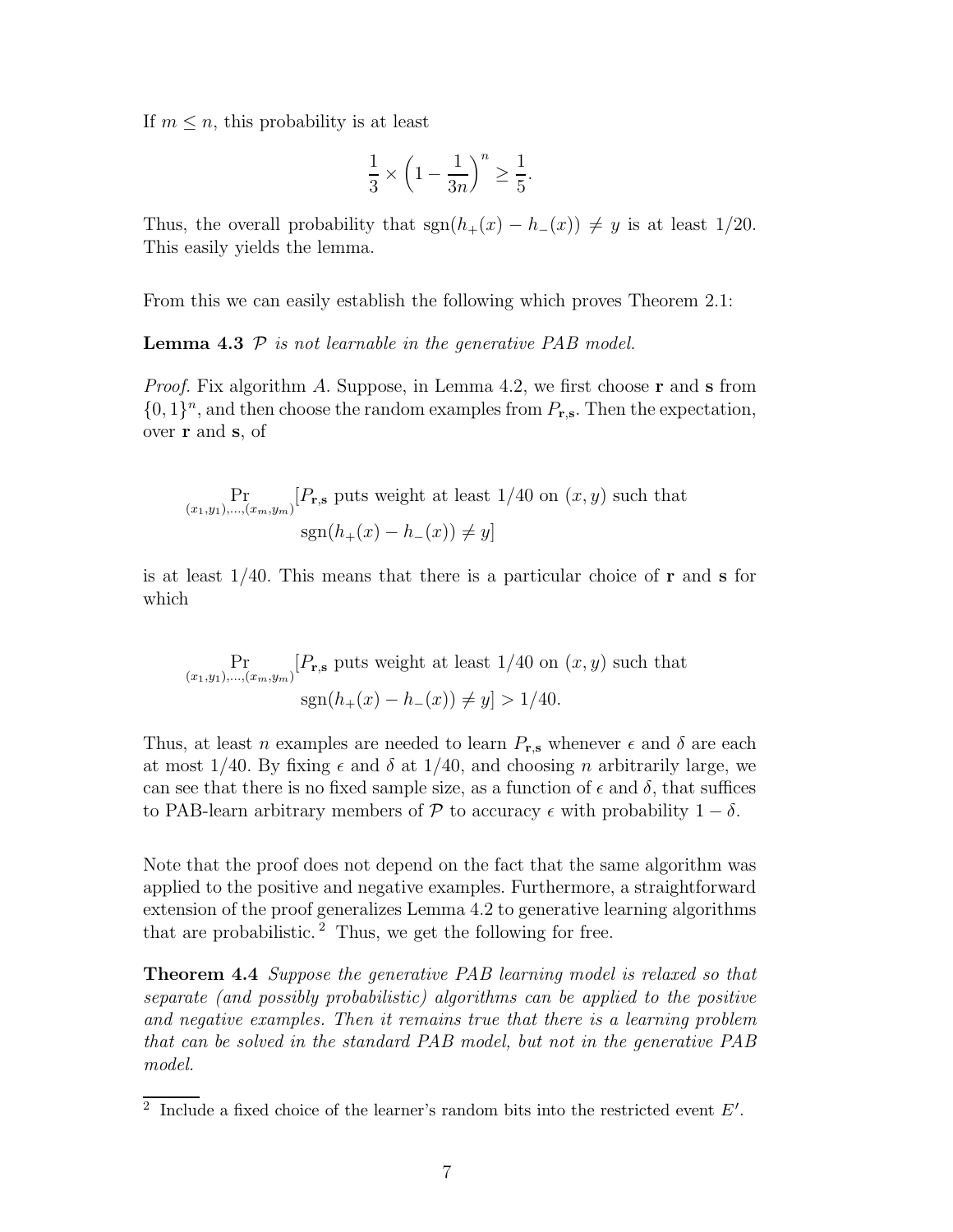# 5 Conclusions and Future Work

We presented a learning problem in the Probably Approximately Bayes framework which has the property that a discriminative algorithm can solve the problem, but no generative algorithm can solve the problem. One drawback of our construction is that it is arguably somewhat artificial and contrived. While it nevertheless serves to separate the two learning models, it would be interesting to come up with a more natural construction that also successfully separates the models.

A goal for future work is to extend our separation to the Probably Approximately Correct (PAC) learning model. Another goal is to explore computational separations between discriminative and generative learning.

#### References

- [1] Svetlana Anoulova, Paul Fischer, Stefan Pölt, and Hans Ulrich Simon. Probably almost bayes decisions. Information and Computation, 129(1):63–71, 1996.
- [2] R. O. Duda, P. E. Hart, and D. G. Stork. Pattern Classification (2nd ed.). Wiley, 2000.
- [3] A. Ehrenfeucht, D. Haussler, M. Kearns, and L. G. Valiant. A general lower bound on the number of examples needed for learning. Information and Computation, 82(3):247–251, 1989.
- [4] P. Goldberg. When Can Two Unsupervised Learners Achieve PAC Separation? In Proceedings of the 14th Annual COLT, pages 303–319, 2001.
- [5] P. Goldberg. Some Discriminant-Based PAC Algorithms. Journal of Machine Learning Research, 7:283–306, 2006.
- [6] T. Jaakkola and D. Haussler. Exploiting generative models in discriminative classifiers. In Advances in NIPS 11, pages 487–493. Morgan Kaufmann, 1998.
- [7] T. Jebara. Machine learning: discriminative and generative. Kluwer, 2003.
- [8] P. M. Long and R. A. Servedio. Discriminative learning can succeed where generative learning fails. In Proc. 19th Conference on Computational Learning Theory, pages 319–334, 2006.
- [9] A. Y. Ng and M. I. Jordan. On discriminative vs. generative classifiers: A comparison of logistic regression and naive bayes. NIPS, 2001.
- [10] R. Raina, Y. Shen, A. Y. Ng, and A. McCallum. Classification with hybrid generative/discriminative models. NIPS, 2004.